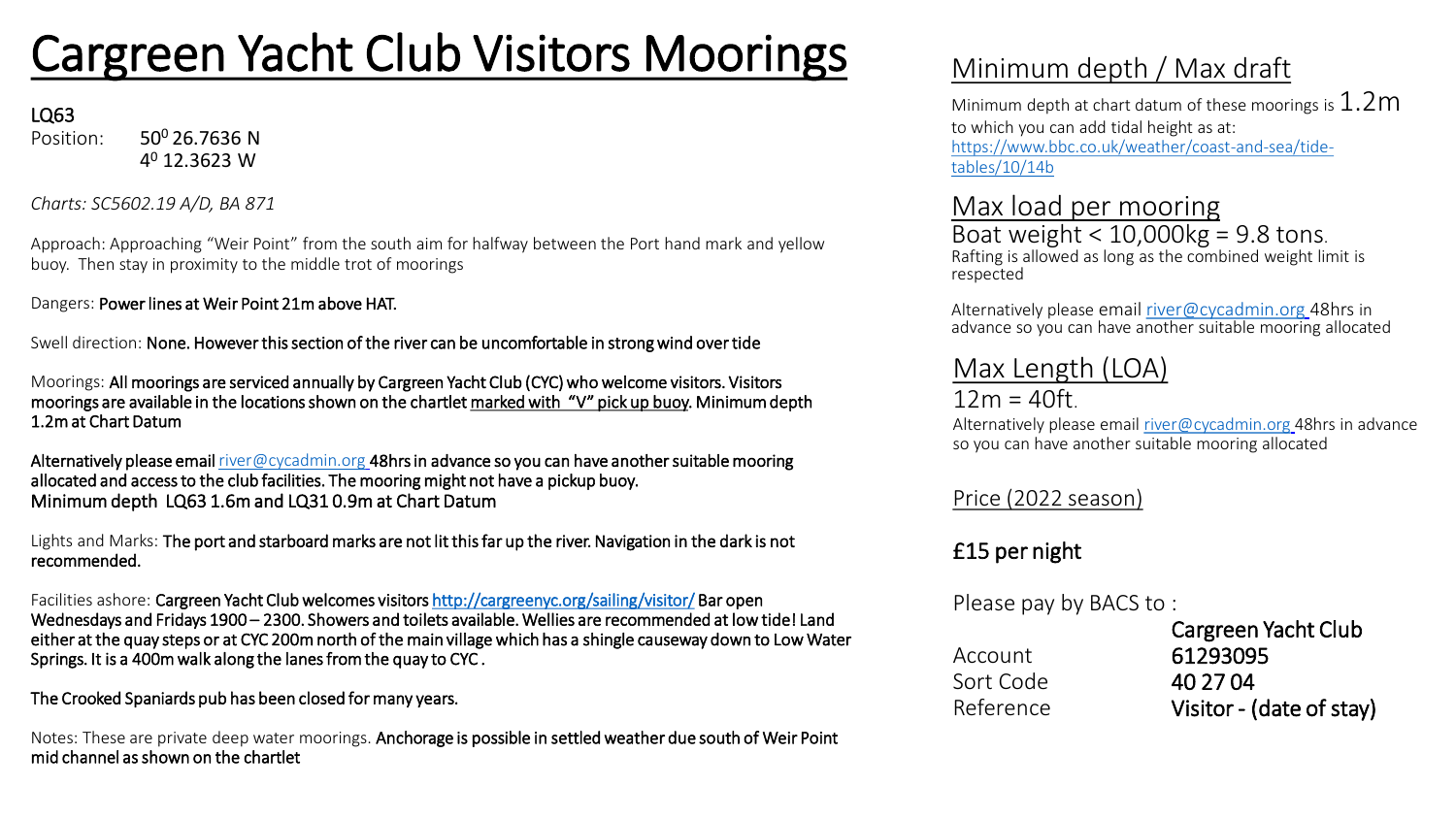**Cargreen** – River Tamar *Charts: SC5602.19 A/D, BA 871*



**Visitors moorings**

**£15/night - Payment by BACS Minimum depths at Chart Datum:**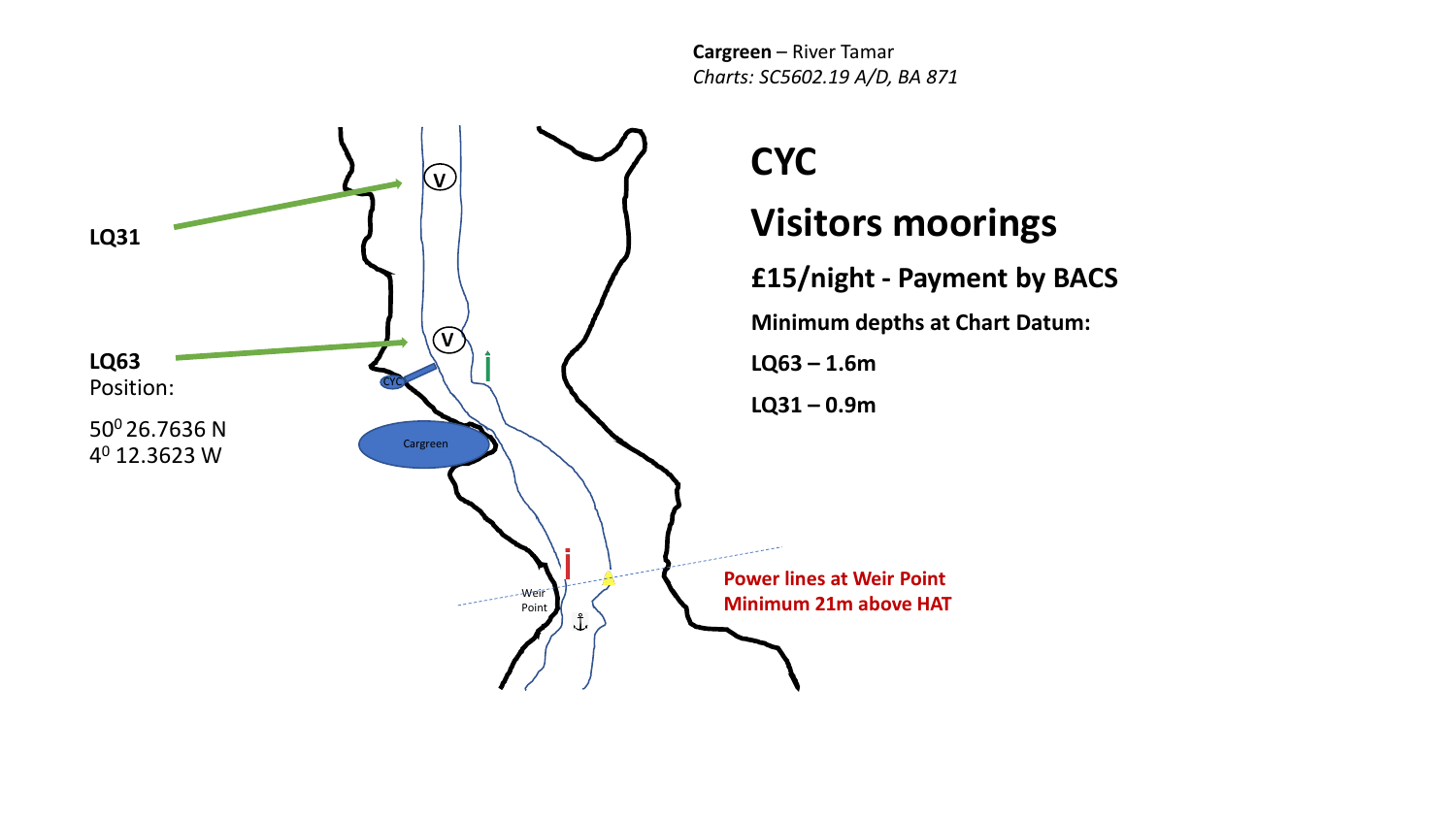